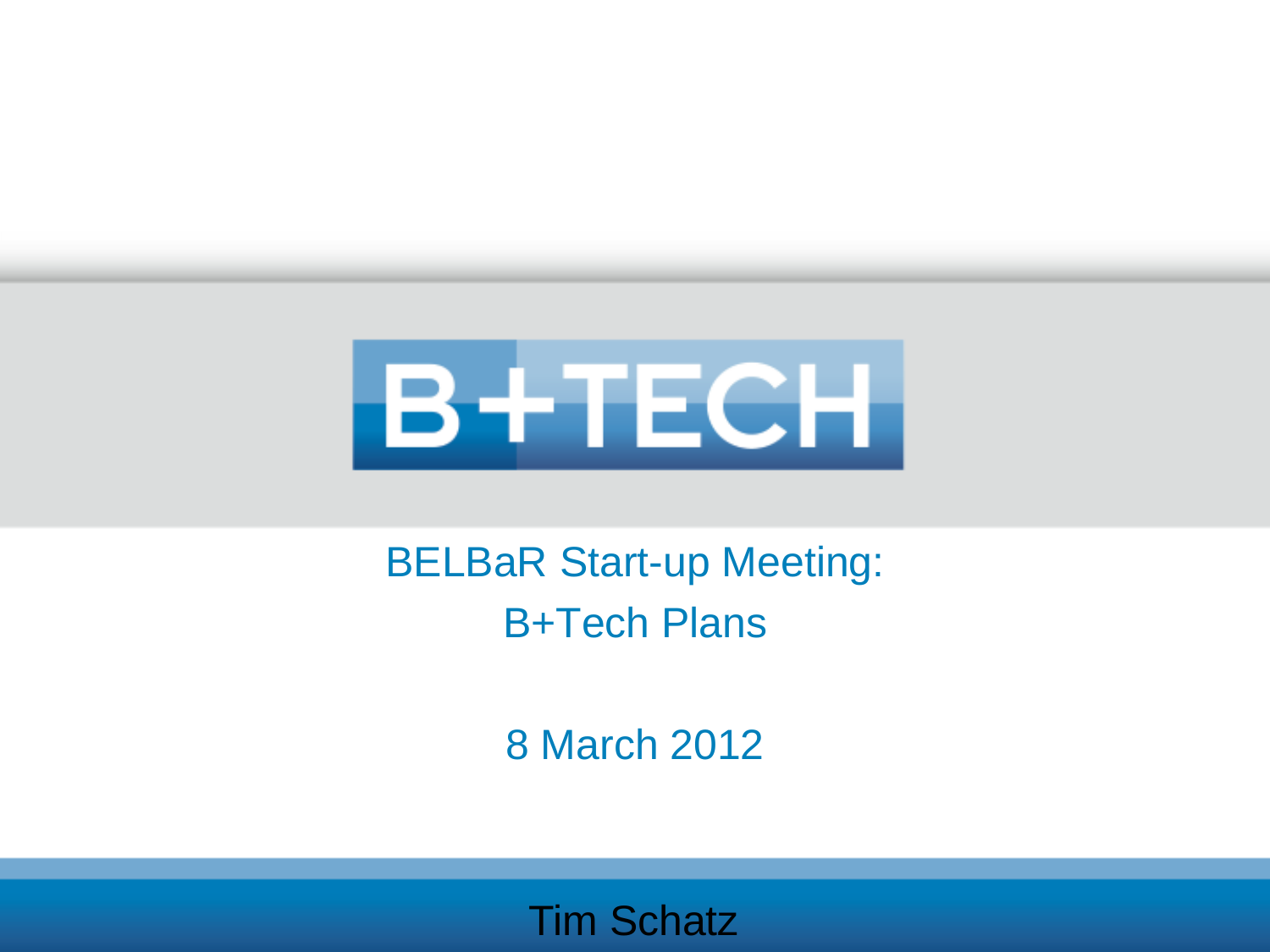

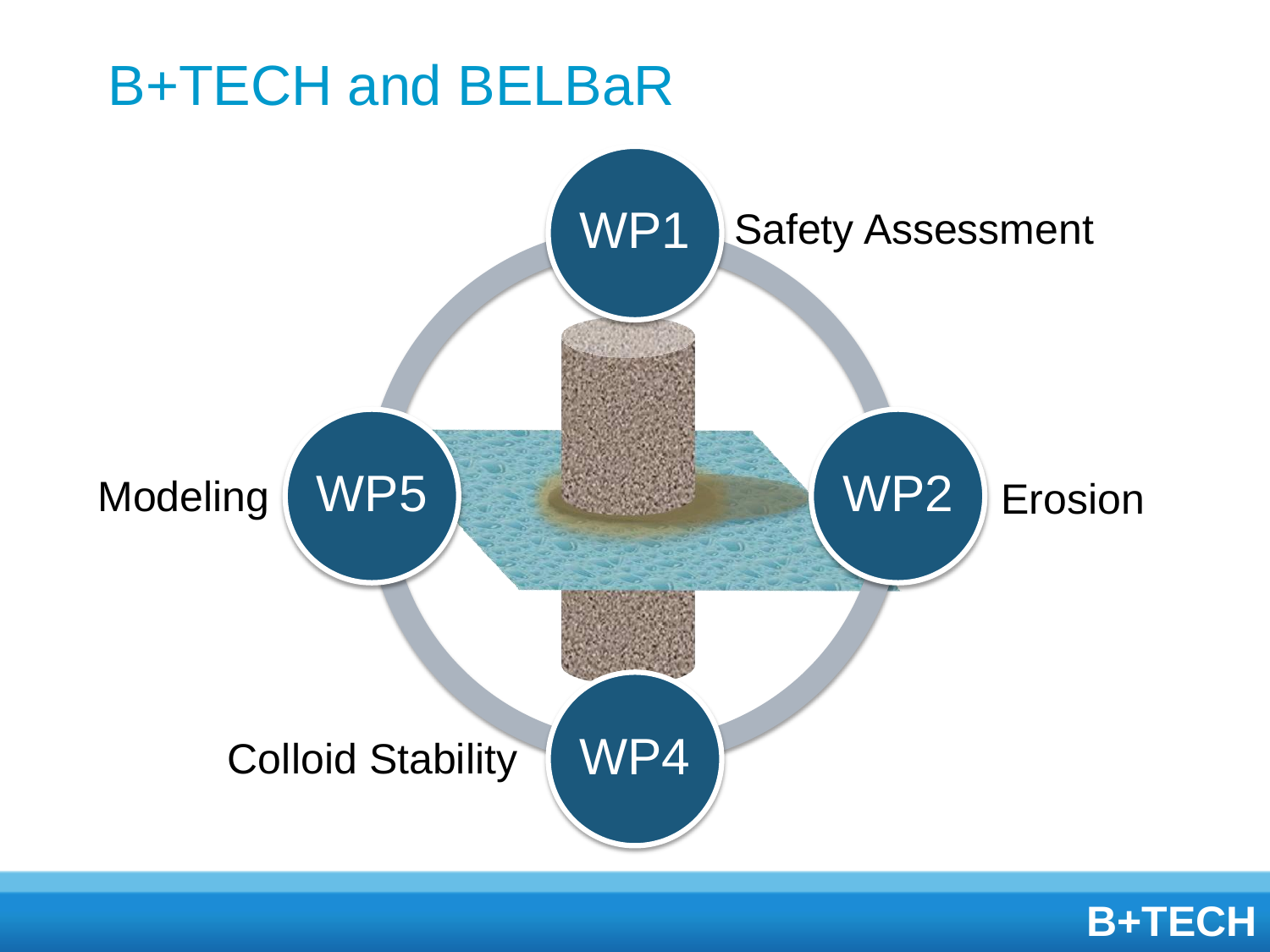

- Understand the main mechanisms of erosion of clay particles from the bentonite surface and quantify the (maximum) extent of possible erosion.
- Relevant physico-chemical conditions to be experimentally evaluated with the work plan:
	- bentonite clay characteristics
	- **q** groundwater chemistry
	- □ clay/groundwater interaction
	- **q** groundwater conditions
	- extrusion/erosion path characteristics
	- $\triangleright$  flow-through, artifical fracture experiments

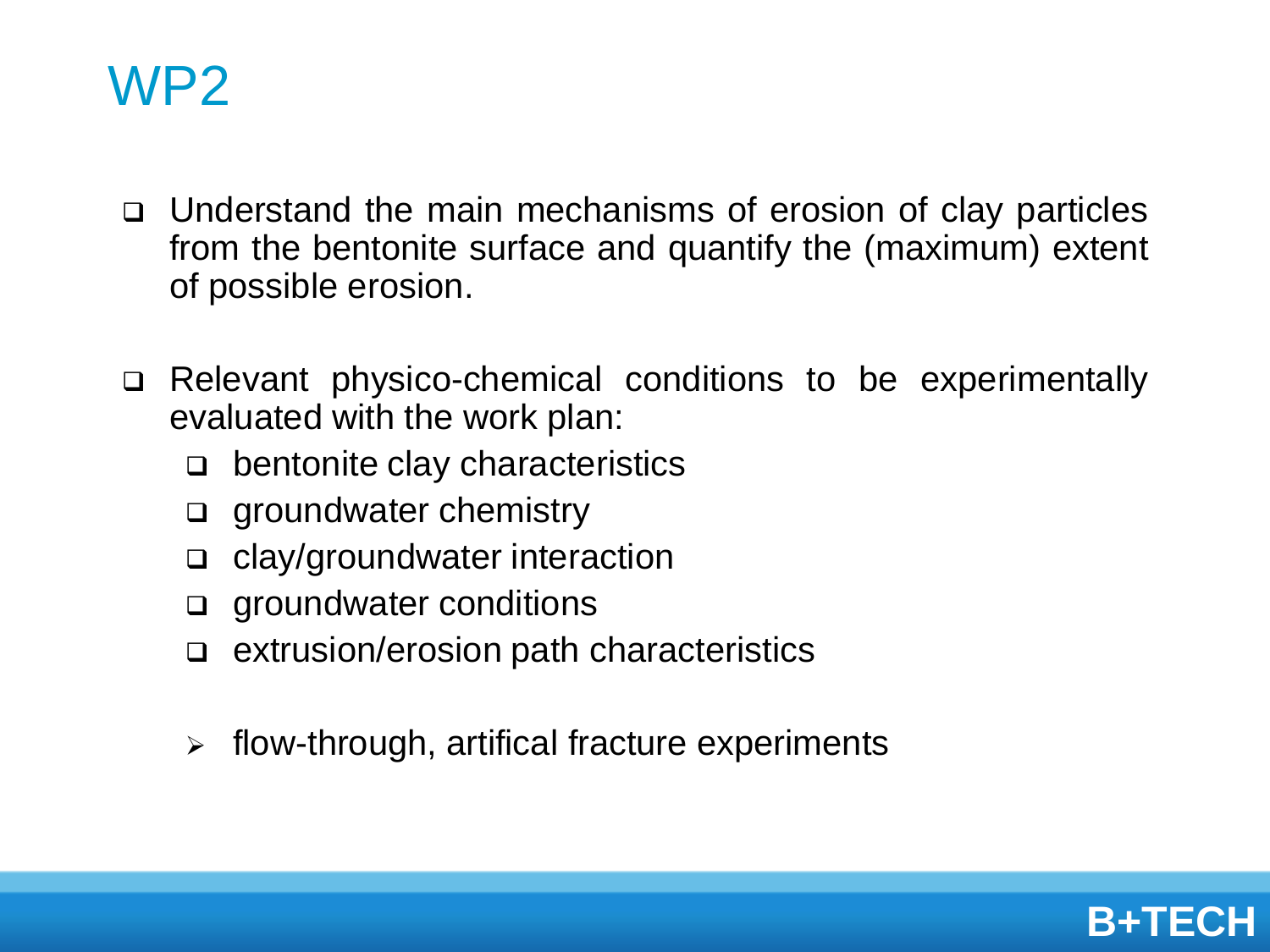## Flow-Through, Artificial Fracture Tests









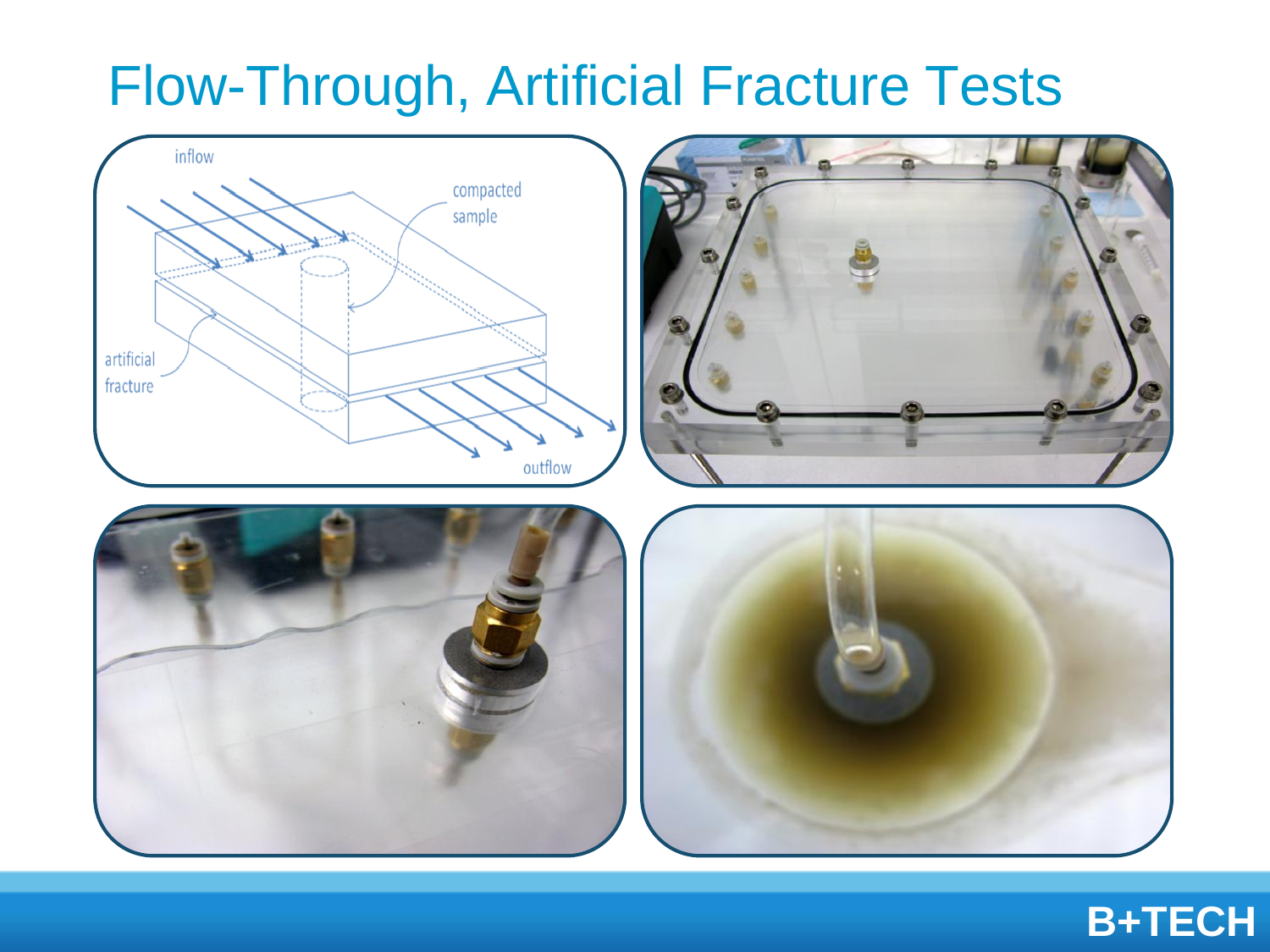#### Experimental Approach

- flow-through, artificial fracture experiments will be used to simulate the extrusion/erosion behaviour of bentonite buffer material at a transmissive fracture interface
	- effect of solution chemistry (salt concentration and composition), material composition (sodium montmorillonite, mixtures of sodium and calcium montmorillonites, asreceived bentonites), and flow velocity
	- effect of accessory minerals (both added, e.g., kaolinite, silica, sand, etc. and natural)
	- $\Box$  effect of gravity (tilted fractures)

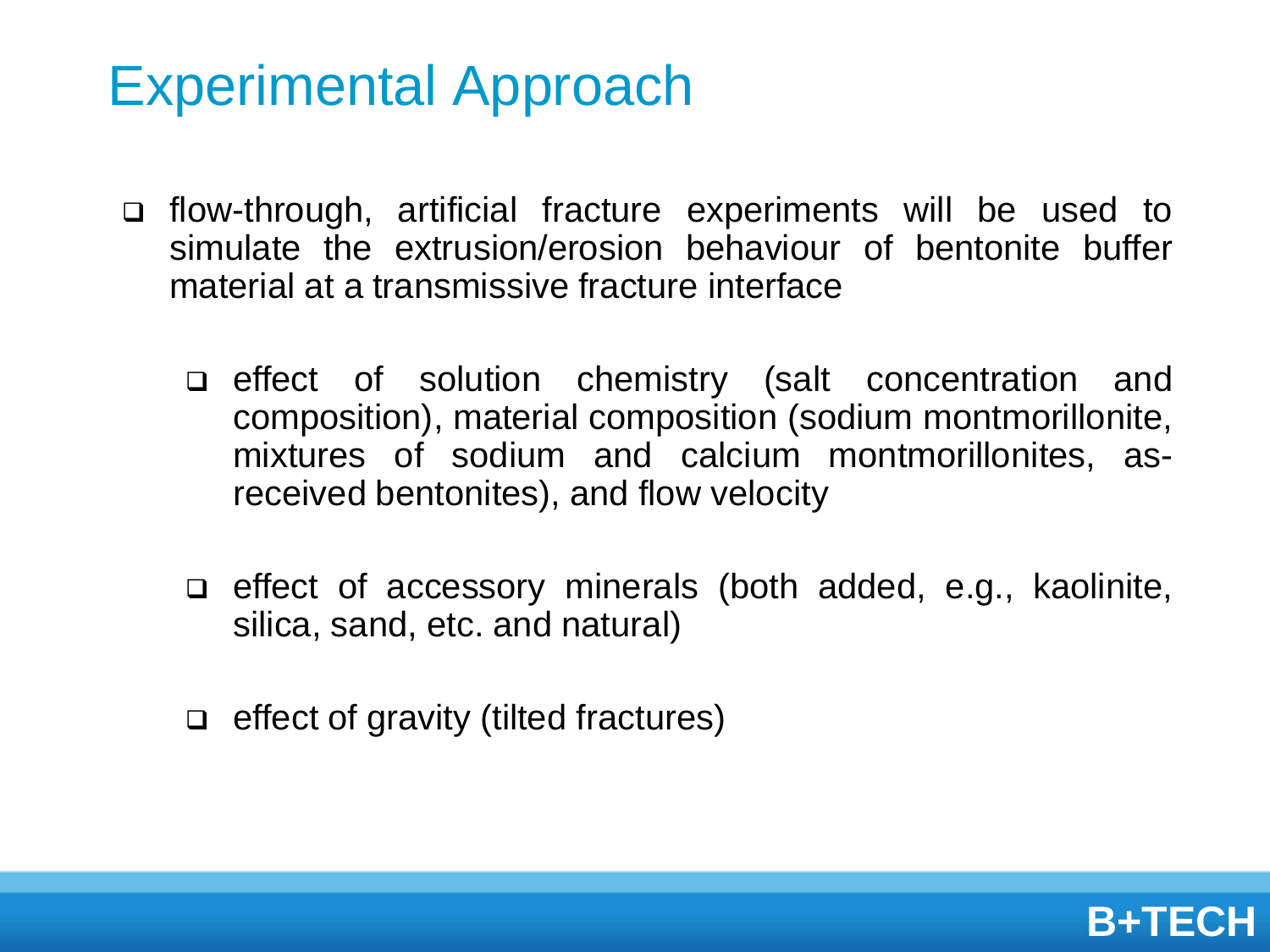# Solution Chemistry Effects

NaMt: 0.5 g/L NaCl: 3 ml/min NaMt: DI: 3 ml/min



o Clear effect of solution chemistry on erosion stability.

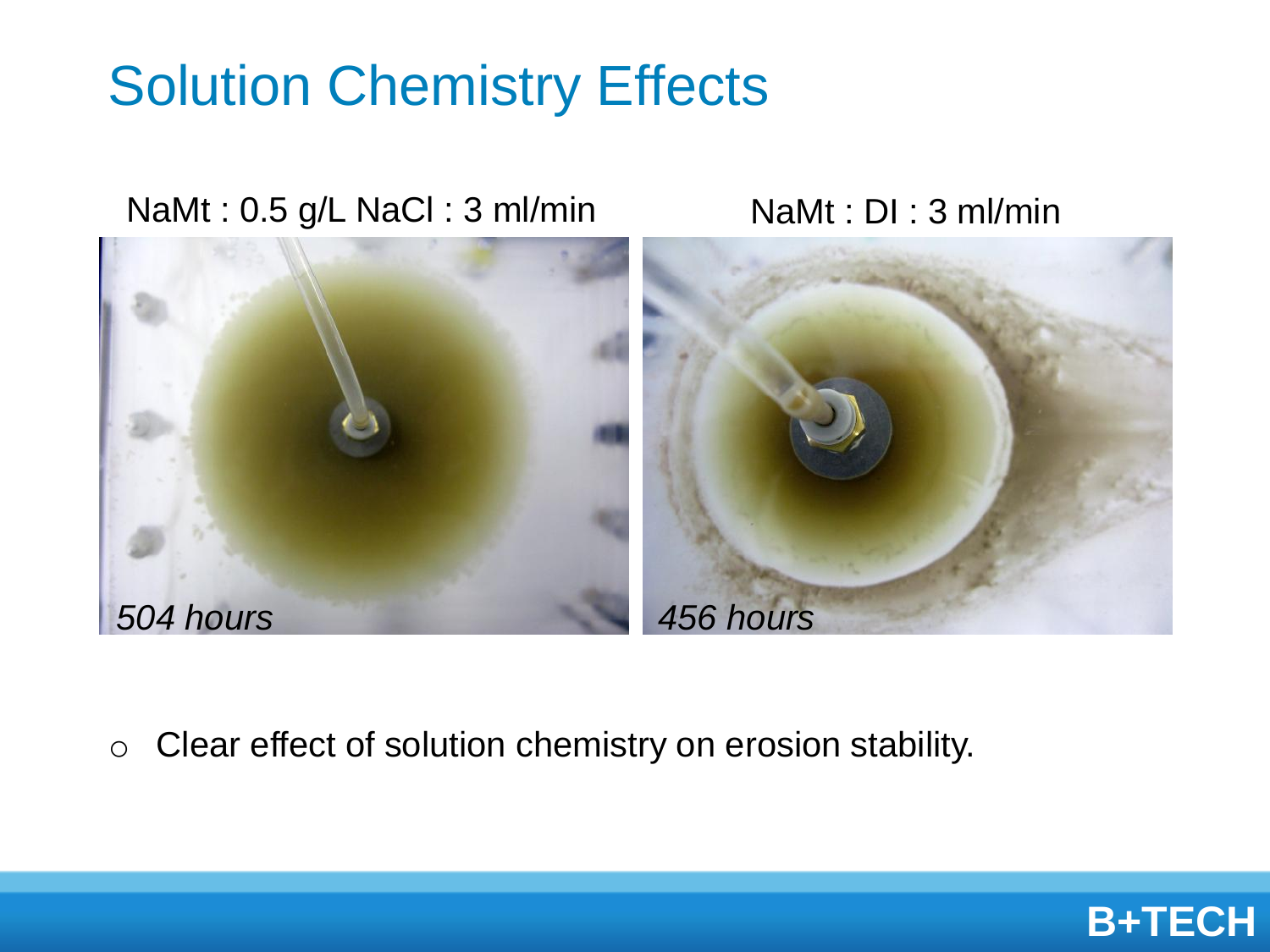### Material Composition Effects



NaMt : 4 mM NaCl : 3 ml/min 50/50 : 4 mM NaCl : 3 ml/min



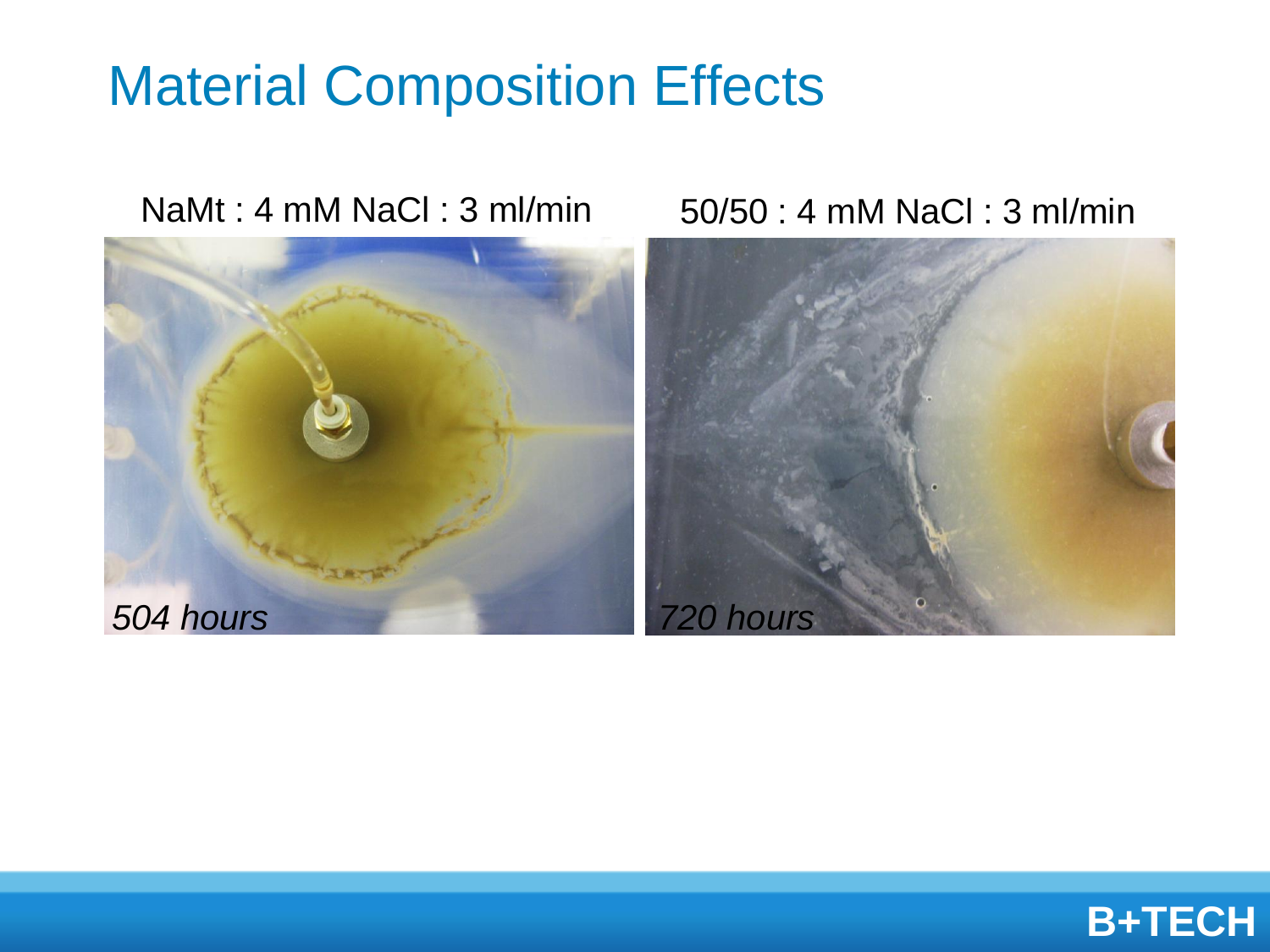#### Rate of Mass Loss



**B+TECH**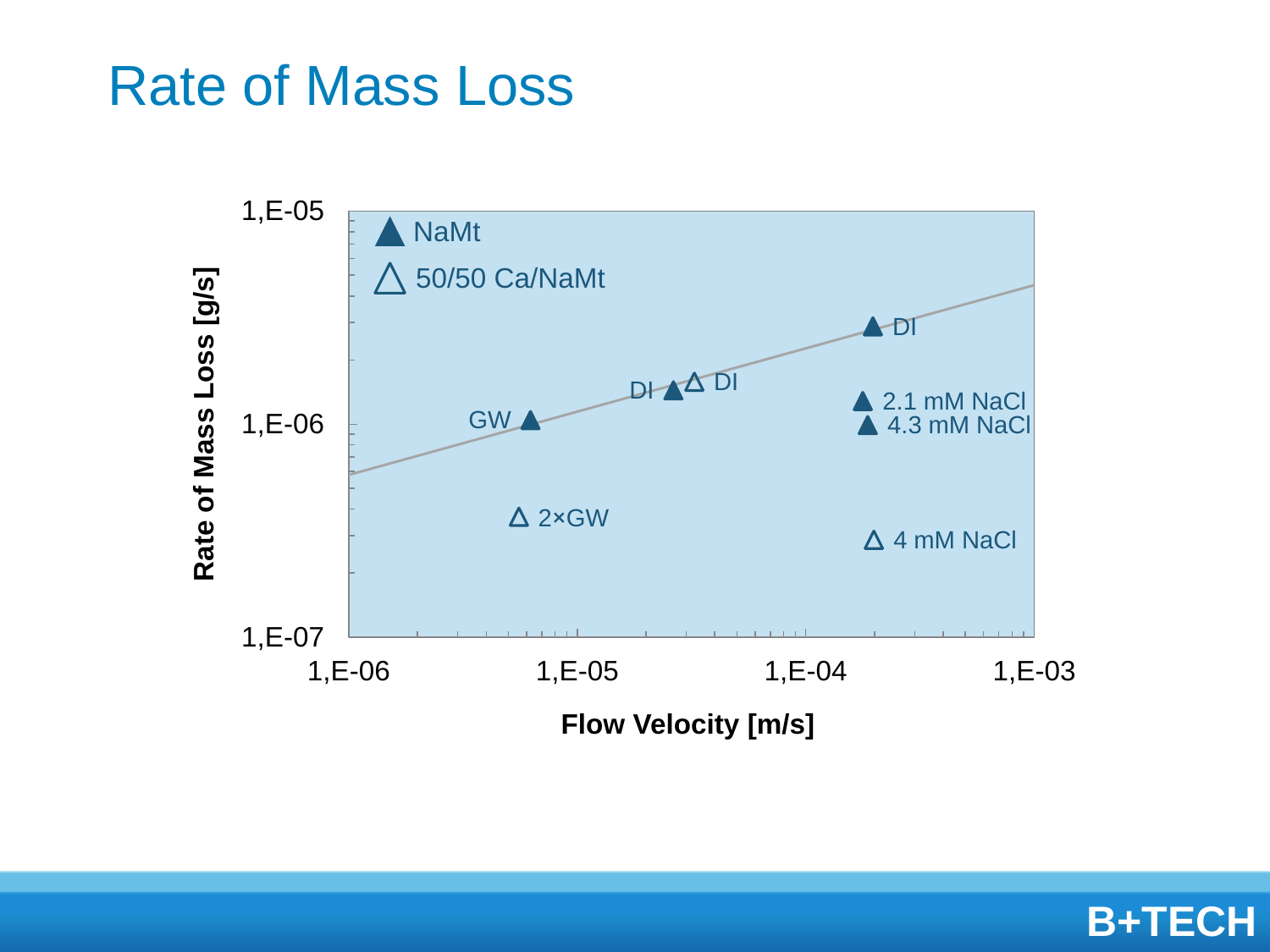## Flow Visualization



*extruded material forms extended diffusive barrier*



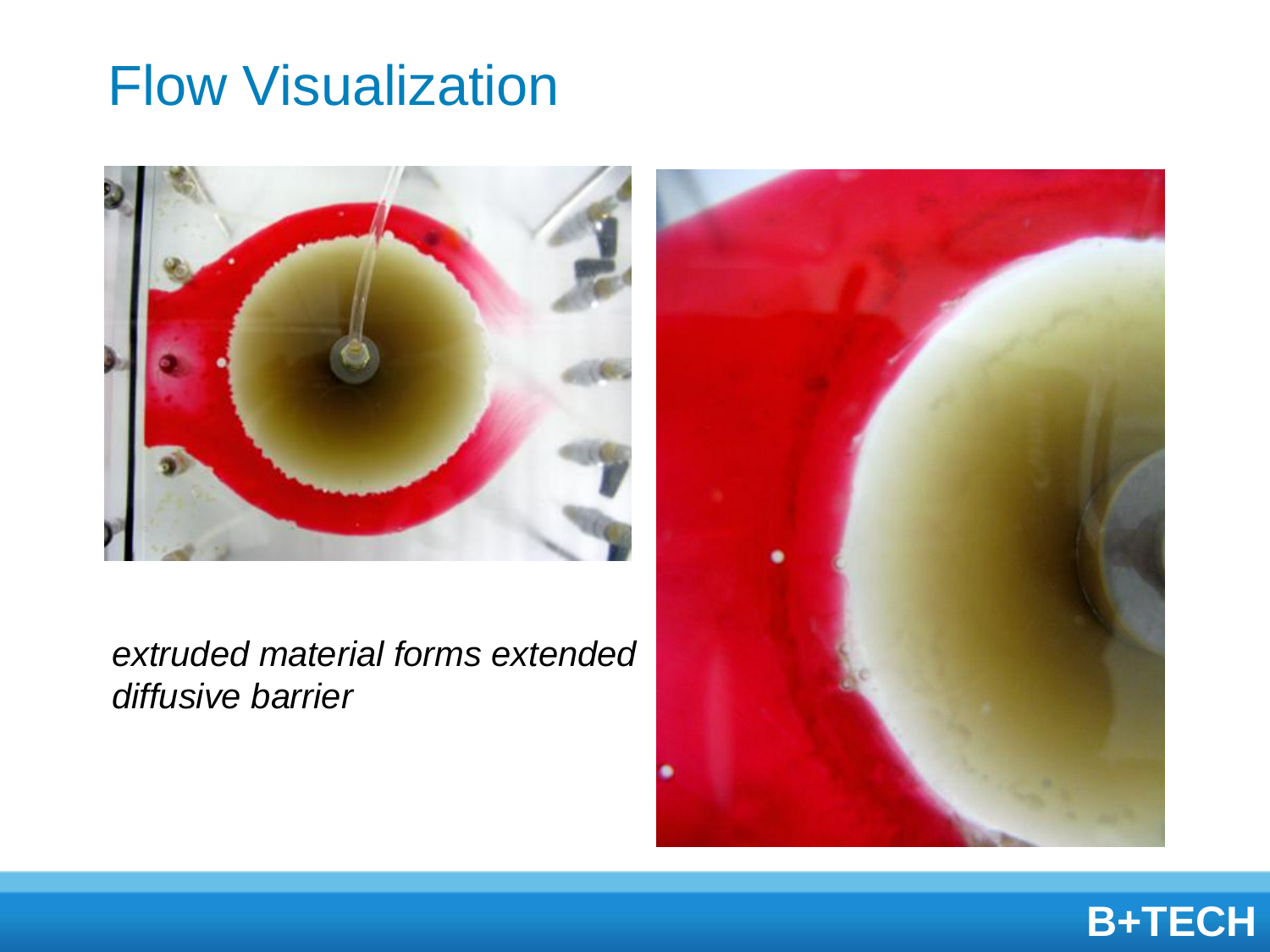## Accessory Mineral Effects

Kt/Mt : GWS : 0.8 ml/min QS/Mt : GWS : 0.8 ml/min



o Layering or deposition of added minerals at the erosion interface.

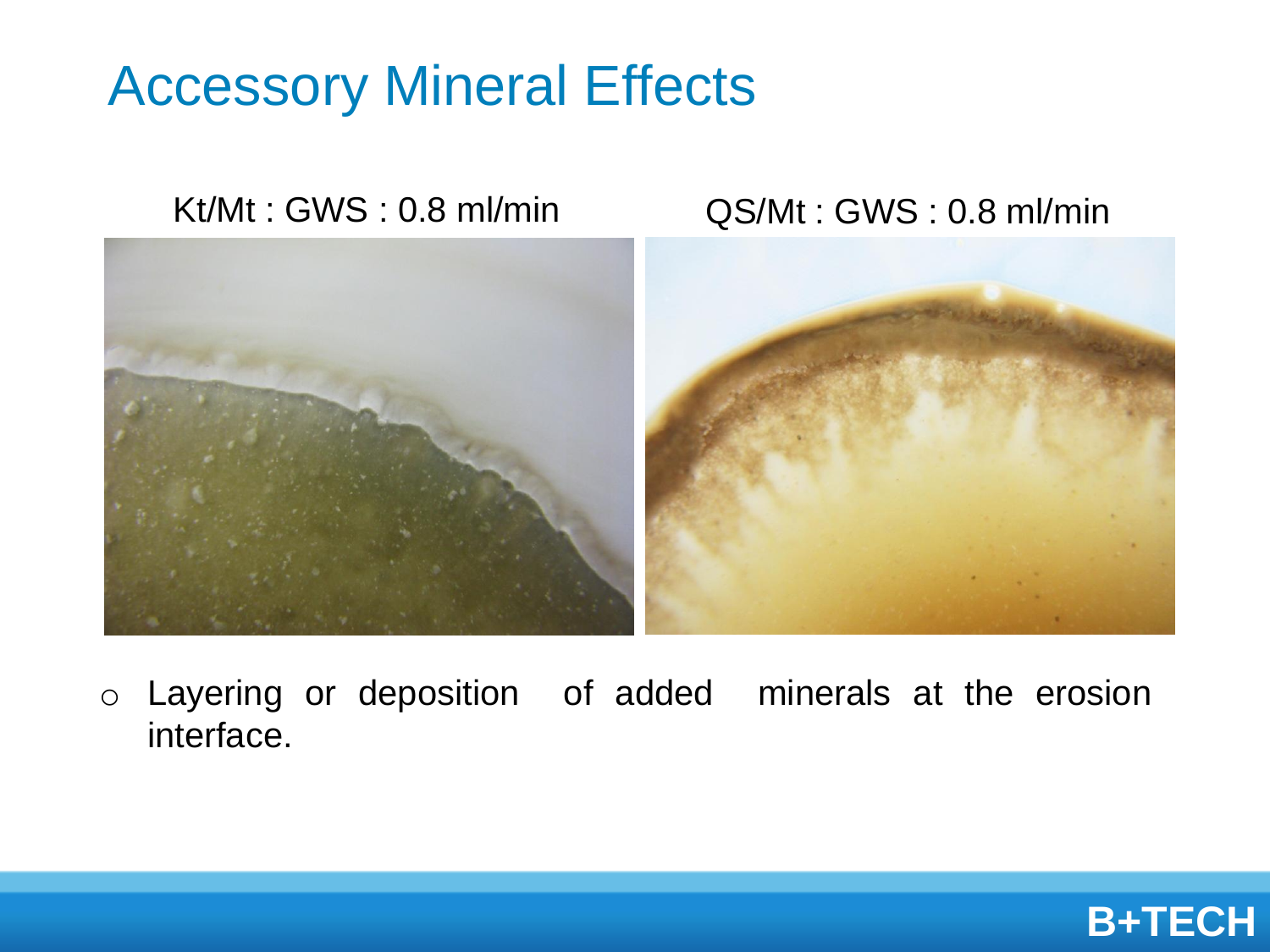## Gravitational Effects



o More rapid mass loss in downward sloping fracture.

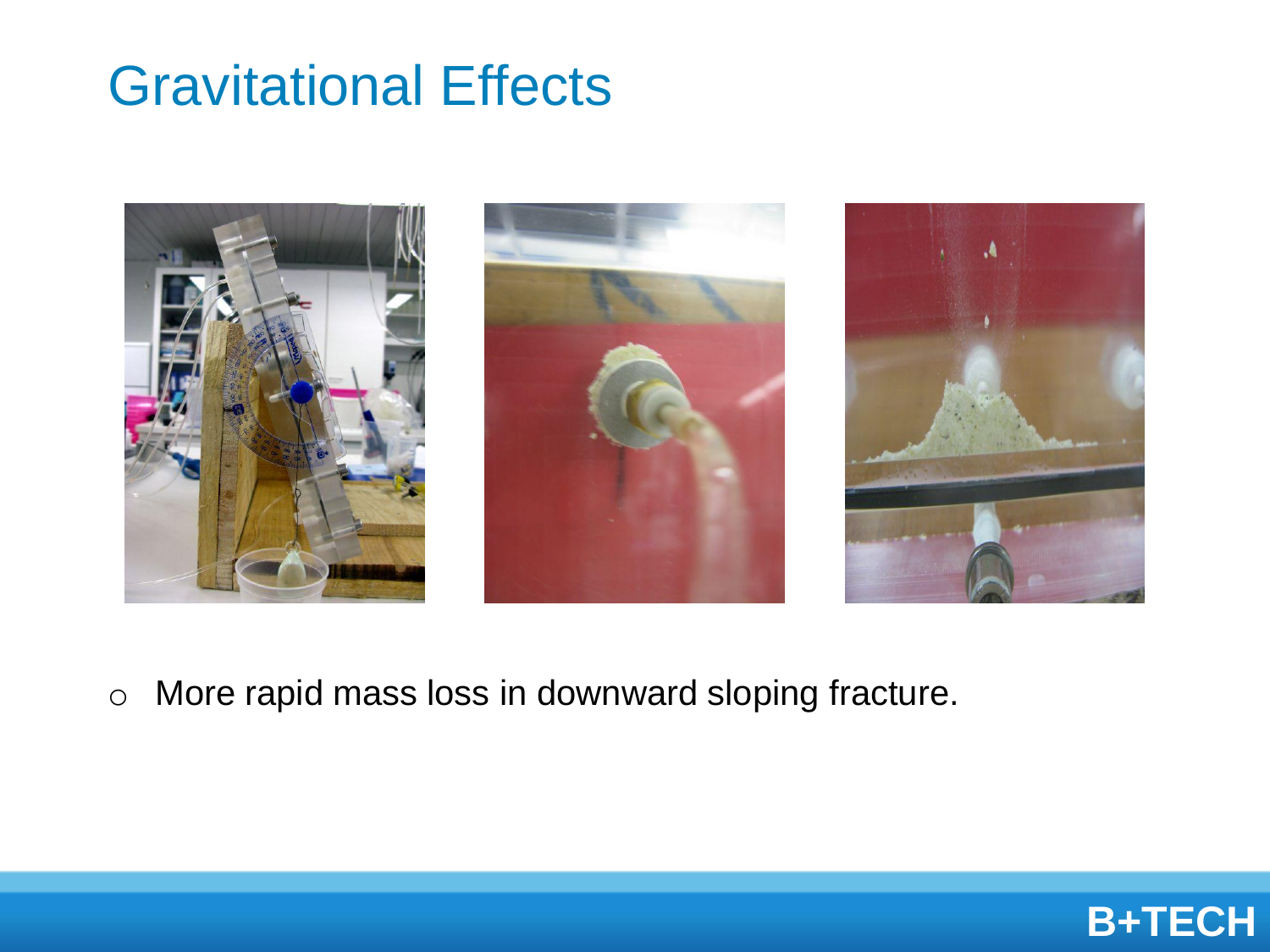# Image Analysis



#### **B+TECH**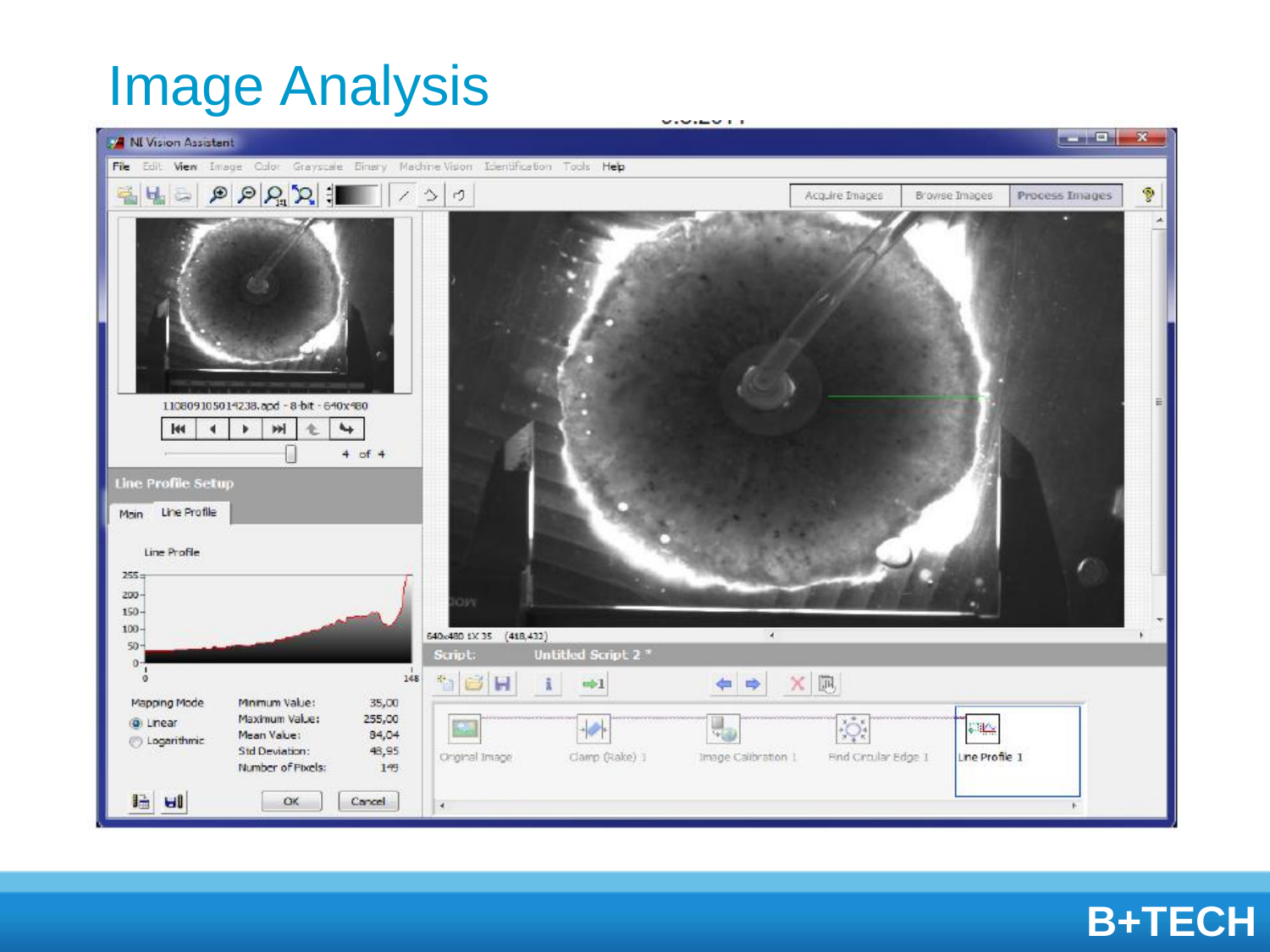#### Planned



- Variable fracture apertures (0.1 to 1 mm)
- Variable test scales (20 and 50 mm diameter samples)
- **Lower flow velocities (HPLC** pump)

- o *Design and build fracture cell applicable for in situ X-ray tomography at JYU*
- o *Explore possibility of post-mortem resin impregnation and microstructural analysis*